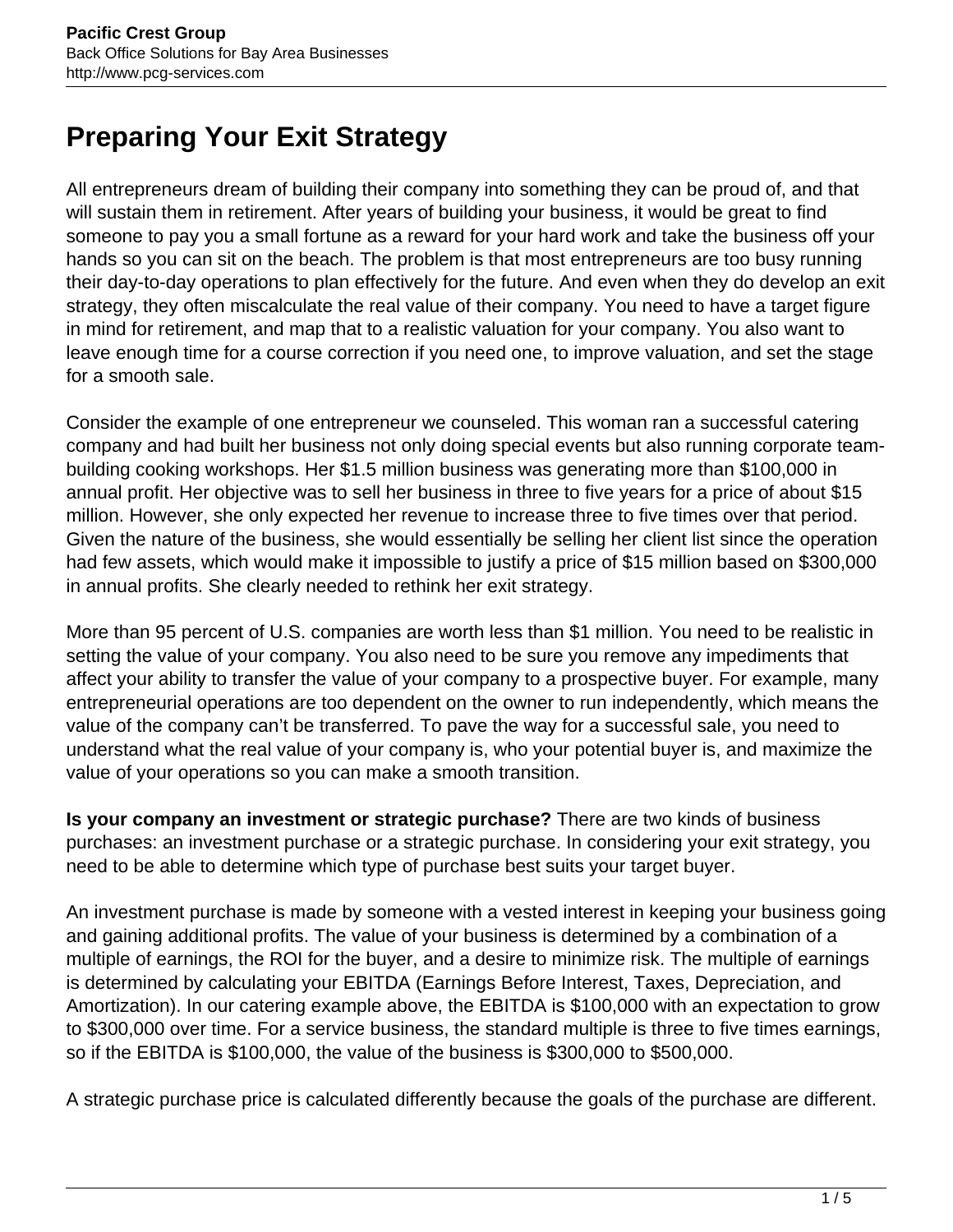A company can make a strategic purchase for a number of reasons, e.g. to add customers without adding costs; to remove a competitor or head off a price war; to add a strategic service or product line, etc. In the case of a strategic purchase, the purchase price isn't calculated based on earnings, but on perceived profits for the buyer. A cash-out price will probably be lower than with an investment purchase, but there are ways to structure an earn-out where the buyer and seller share profits over time. Of course, they share the risks as well. These kinds of purchase deals are structured based on the risk shared and what the business and/or its assets are worth to the buying company.

For example, we worked with a dialup and ISDN Internet access company who had a buyer that was only interested in purchasing the clients and nominal amounts of the networking hardware. By structuring the deal so it delivered maximum value to the buyer, they were able to sell that portion of the business at 30 times the EBITDA because the buyer was not picking up the business overhead. All of the revenue from the accounts went straight to the bottom line and the buyer was able to make back all of his investment within a year.

Once you have determined your best exit strategy, you need to lay the groundwork for a successful sale and transition, both from a business and a legal perspective. Here are 10 steps to consider as you prepare to sell your company:

**1. Make sure you have clean financials.** In most small businesses, bookkeeping is a problem. Business owners often take cash from the business in unorthodox ways, or they claim personal expenses against the business. In other cases invoicing or bookkeeping includes its own peculiar rules and procedures.

We had one marketing agency client, for example, whose billing system was totally dependent on the founder; he would determine the monthly invoices and then they would have to be re-entered into the accounting system. We eliminated that problem by putting in a standardized hourly billing system and automating the billing process.

Be sure that you have clean books. Follow GAAP standards. Also maintain fiscal responsibility and make sure you have sufficient reserve capital to pay off liabilities.

Most importantly, be sure to keep your personal and business financials separate. There are ways that you can legitimately include personal expenses as part of your business operations, but you need to be clear about how you track expenses. For example, one of our physician clients maintains a private plane as part of his practice. However, the records for the airplane are accounted for separately, so he can still maintain clean accounts for his medical practice.

**2. Show consistent EBITDA growth.** Your net profits should be consistent for a period of time, ideally at least three years. You want to avoid any wild revenue swings if at all possible. Remember that consistent growth in net profit will translate into reduced risk for a prospective buyer.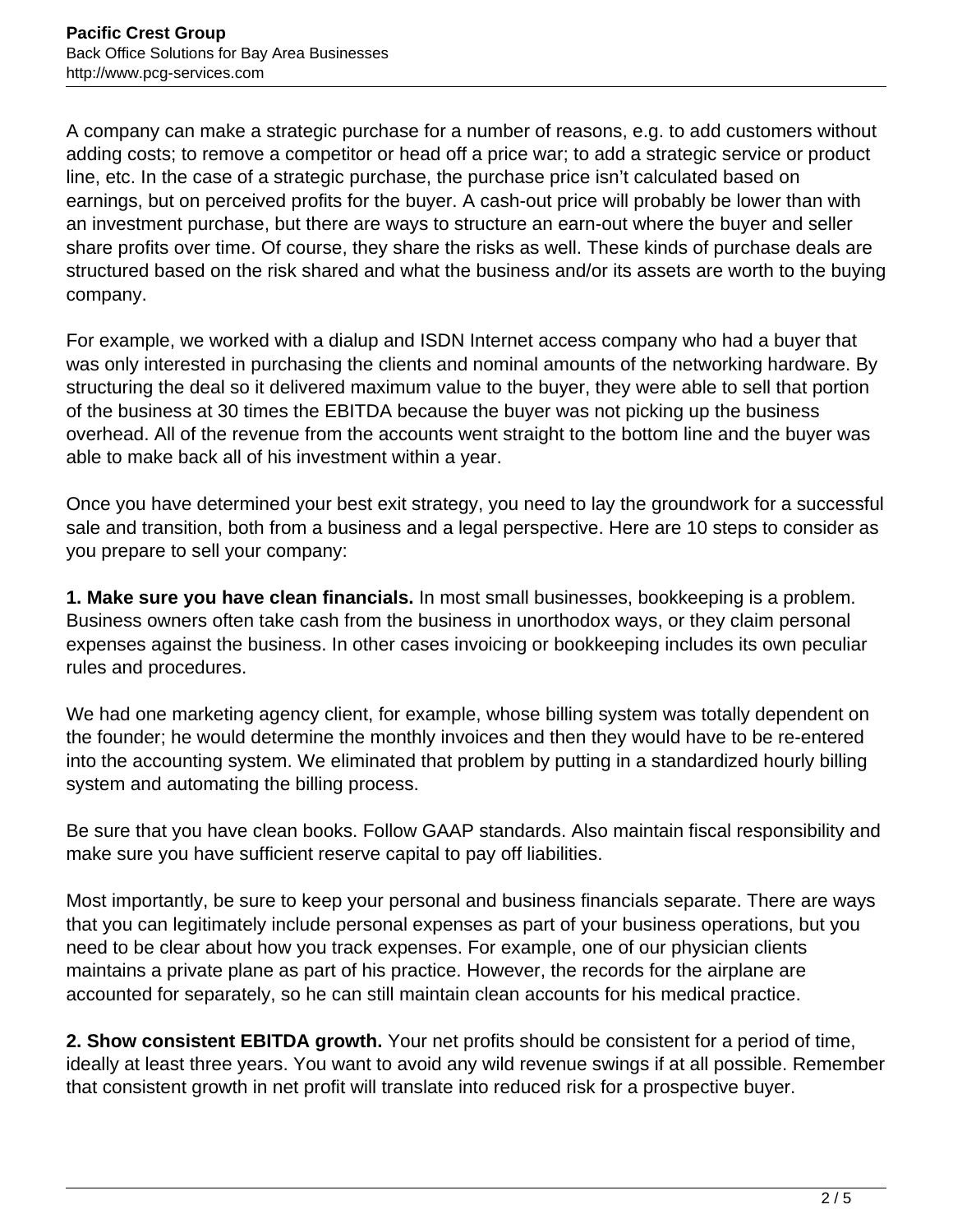**3. Execute well-defined client contracts.** Just as you want to show stable revenues with consistent growth, you also want to show that your source of revenue is stable as well. If at all possible, lock in long-term contracts that represent recurring revenue. Also be sure that the contracts are structured to make them easily transferrable. Your contracts represent your revenue stream and you want to be sure that their value can be easily transferred to a potential buyer.

**4. Lock in your key employees.** Just as your contracts assure a solid revenue stream, you need to consider key employees as part of your corporate assets. You want to protect your "human capital." Remember that without strategic managers and employees who are invested in making your business succeed, you don't have a business.

You can lock in your key employees with good contracts that guarantee returns for company loyalty. For example, you can include a stock accumulation clause that gives employees stock that vests over time; the longer they are with the company, the more stock they earn. You also stretch bonus distributions over time as an incentive to retain employees.

And be sure that your employment contracts include a non-solicitation clause so employees don't look at the sale of the company as a chance to raid the client list and either start their own company or take business to the competition. You might also consider including a non-competition clause as well.

**5. Implement systems that assure reliable performance.** Too many small businesses find themselves relying on people instead of processes. When you consider who your key employees are, you want to think about those individuals who offer strategic value to your operation, either because of their unique ability to work with clients, to market the firm, to close sales, or perform some other business-critical function. An employee isn't considered "key" simply because they hold the keys to the filing cabinet.

Assess the tasks that your employees are doing and see if they can be done more efficiently by implementing systems. Remember our example of the entrepreneur with a stranglehold on his invoices. By creating a system to handle billing, you have created something transferrable.

Ask yourself the all-important question "Is your business at risk because of one single employee?" If the answer is "yes," consider how you can minimize that risk by replacing that employee's job with an automated, repeatable system.

**6. Eliminate dependency on the business owner.** If your business can't function without you, then it has no value to a prospective buyer. For example, if you are the sole source of new business or sales, or if you are the only contact that the clients trust, then you make yourself indispensable and your business worthless to others.

In working with small businesses we have seen too many instances where dependency on the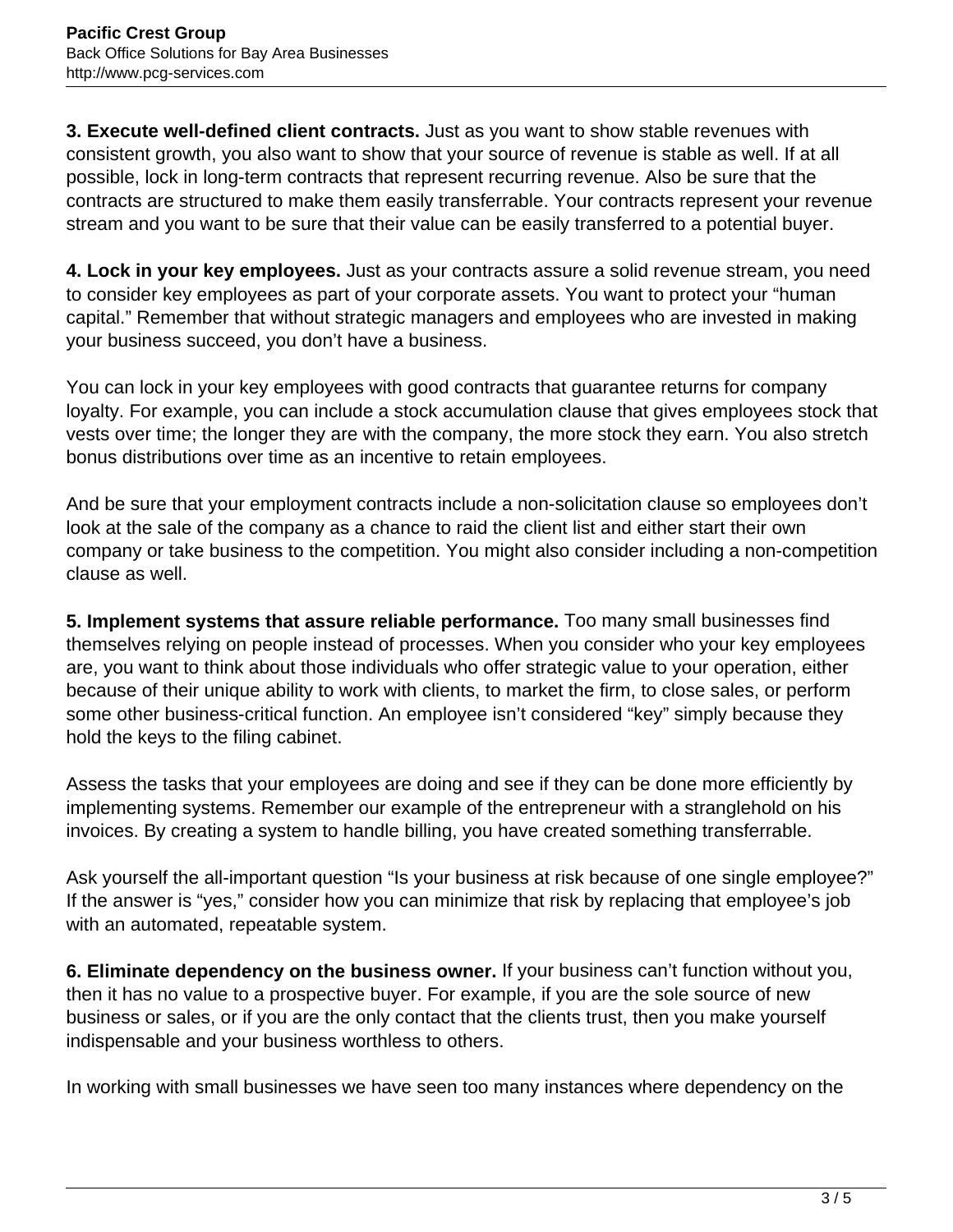business owner has led to disaster. In one case, when the owner died suddenly, his widow realized that the business he had spent years building was practically worthless because all of its value went with him. In another instance, we saw another small company crumble because operations were disrupted while the owner dealt with a divorce.

The best way to test the independent operation of your company is take an extended vacation. Leave the office for a while and see if they can get along without you. If they can't, determine where the bottlenecks are and take steps to make sure operations aren't solely dependent on you.

**7. Demonstrate solid sales and marketing.** In many small businesses, the owner is the biggest sales producer. You need to make sales and marketing a successful, standalone operation that can function on its own. Here, again, creating autonomous systems can help. Implement a leadgeneration and sales process that doesn't depend on you. Either hire sales and marketing staff or even outsource your sales support. The objective is to create a solid sales machine with a stable, predictable new business pipeline that will demonstrate to a prospective buyer that your business will generate income into the future.

**8. Implement risk management.** You need to minimize risk and protect your company's assets and intellectual property (IP) in such a way that you can make it transferrable. Make sure you have solid employee and consulting agreements in place. If your business is dependent on IP, make sure it is protected by trademarks and patents, and be sure that your IP is protected so it can't be acquired by your employees or contractors.

**9. Determine who is your buyer.** Identify your best buyout possibilities and consider where you are going to get the biggest value. Is yours a strategic or an investment sale? Consider approaching potential investors who may want to eventually take over your business. Also use your business networks to talk to others about selling your business. Strategic relationships could ultimately lead to a sale.

**10. Plan your exit strategy.** Take the viewpoint of a prospective buyer and determine what could stand in the way of a potential sale. Particularly look at the legal ramifications of how your company and its assets are structured, and how that could impact a sale. For example, when you sell your company the buyer most likely won't want to deal with an asset sale because of the tax implications. If you have an S corporation or an LLC, then it's easier to separate the assets. If you have a C corporation it's more challenging. How you structure your company and its assets can have a big impact on the value of the sale.

As part of the process, you want to make sure that you consult trusted advisors to help you along the way. Gather experts who can help you improve your company's value and protect your assets. Some of the specialists you should consult include a valuation specialist, a business coach, financial advisor, and a transaction intermediary. And be sure you have a reliable business attorney, CPA, insurance agent and estate planning attorney as part of your consulting team.